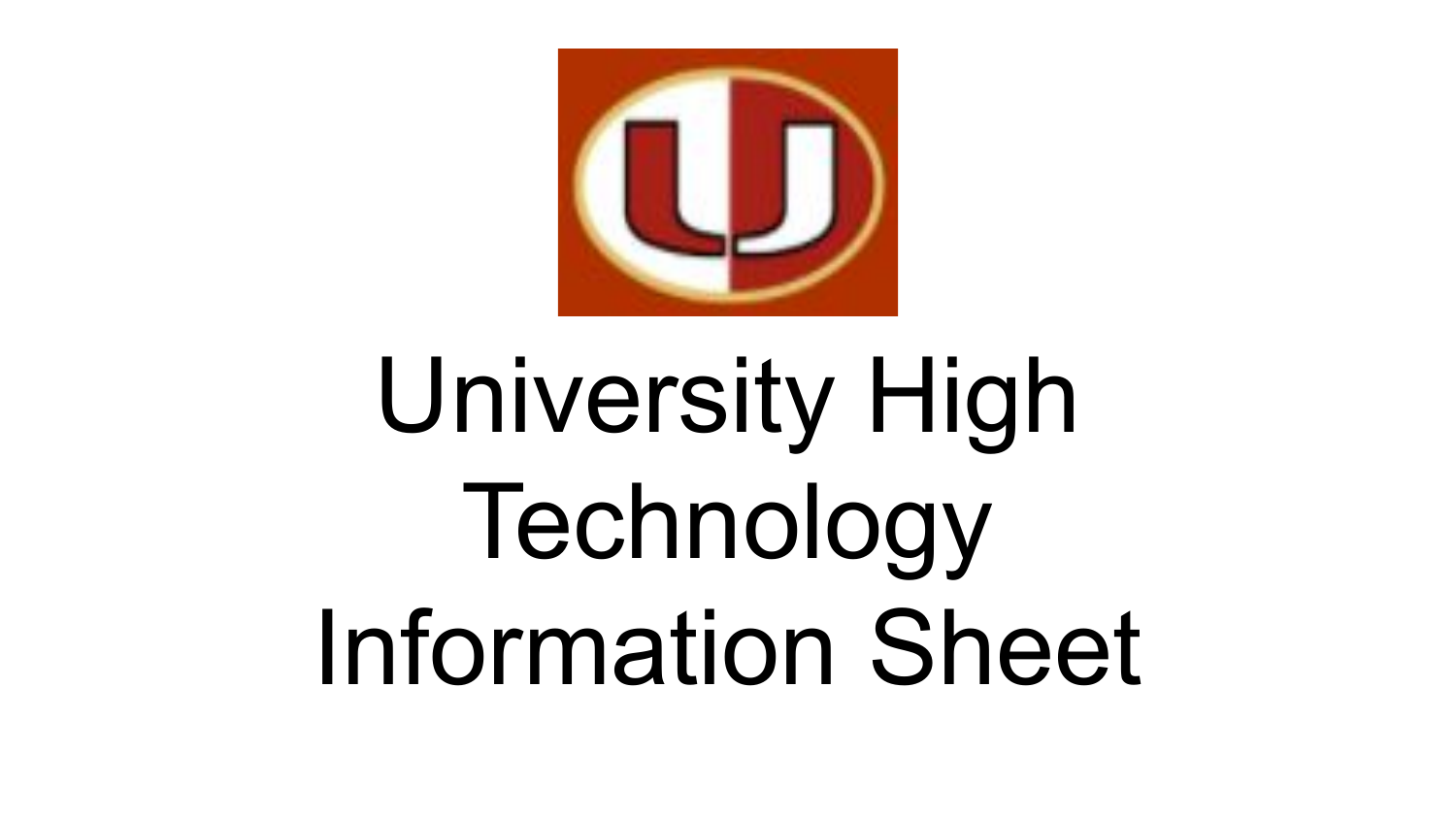#### STUDENT MICROSOFT EMAIL ACCOUNT ACCESS

- 1. From the [HAWKS website](https://hawks.mono.k12.wv.us), click on "[Check Email](https://login.microsoftonline.com)"
- 2. Login using username *ostu.k12.wv.us* email address. You will have to put in the whole address. (Your username is the same as your Chromebook)
- 3. Enter your password. This will be the same as your Chromebook as well.
- 4. Once logged in, click on "Outlook".

\*If you need any help with account information please email Mr. Senatore at rsenatore@k12.wv.us\*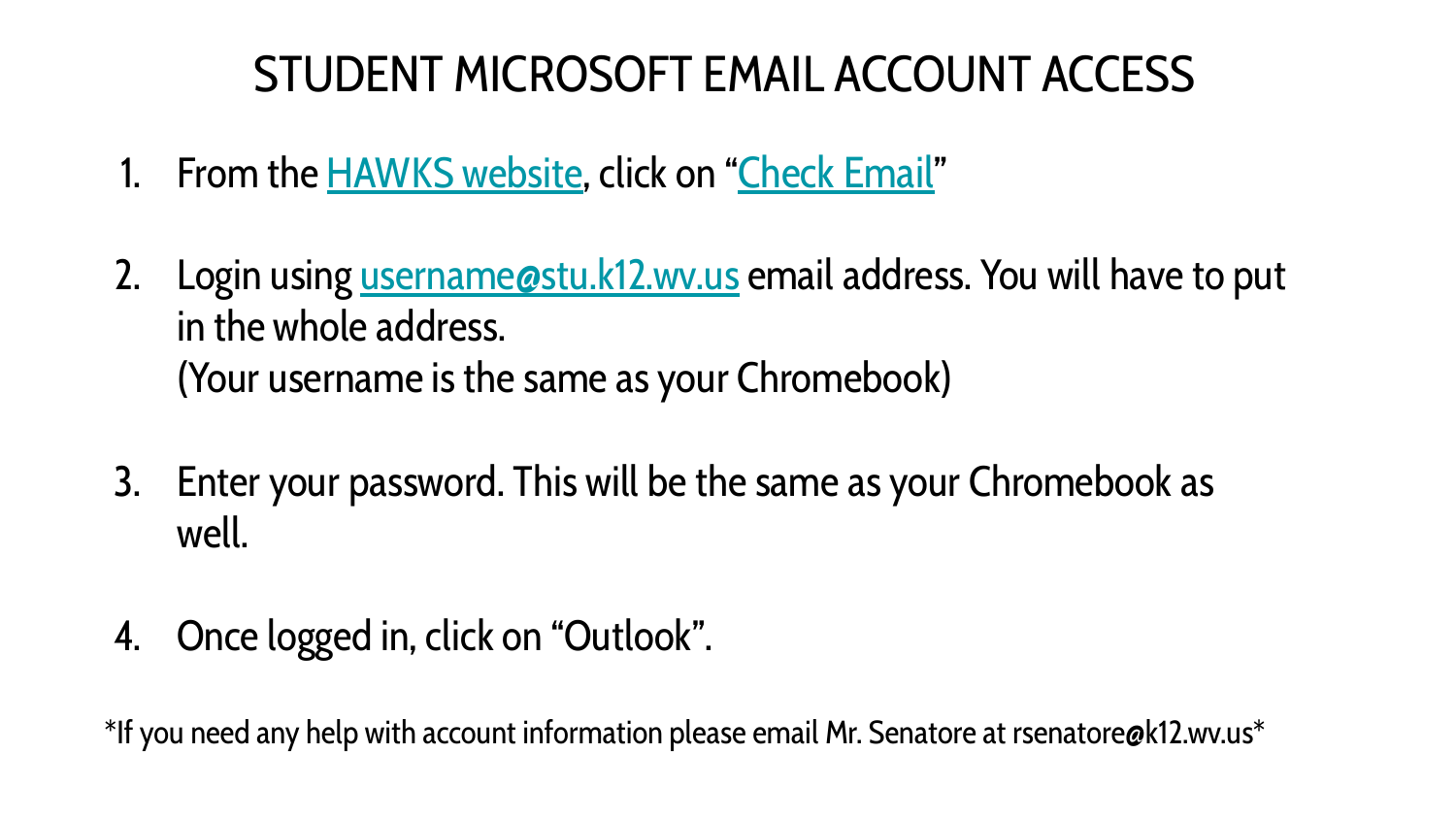If you do not have a Chromebook…You can log into the Chrome browser and access everything you would on your Chromebook!

Logging into Chrome Browser

- 1. Open Google Chrome
- 2. Click on the "head and shoulder" icon next to the minimize button on your browser window.
- 3. Select "Sign into Chrome"
- 4. Enter your **student username** followed by [@boe.mono.k12.wv.us](mailto:number@boe.mono.k12.wv.us) school email account
- 5. Enter your password
- 6. Select "Ok, Got it"
- 7. Select "Link Data"

\***You can log into the Chrome browser on any device, just as long as Google Chrome is installed or added\***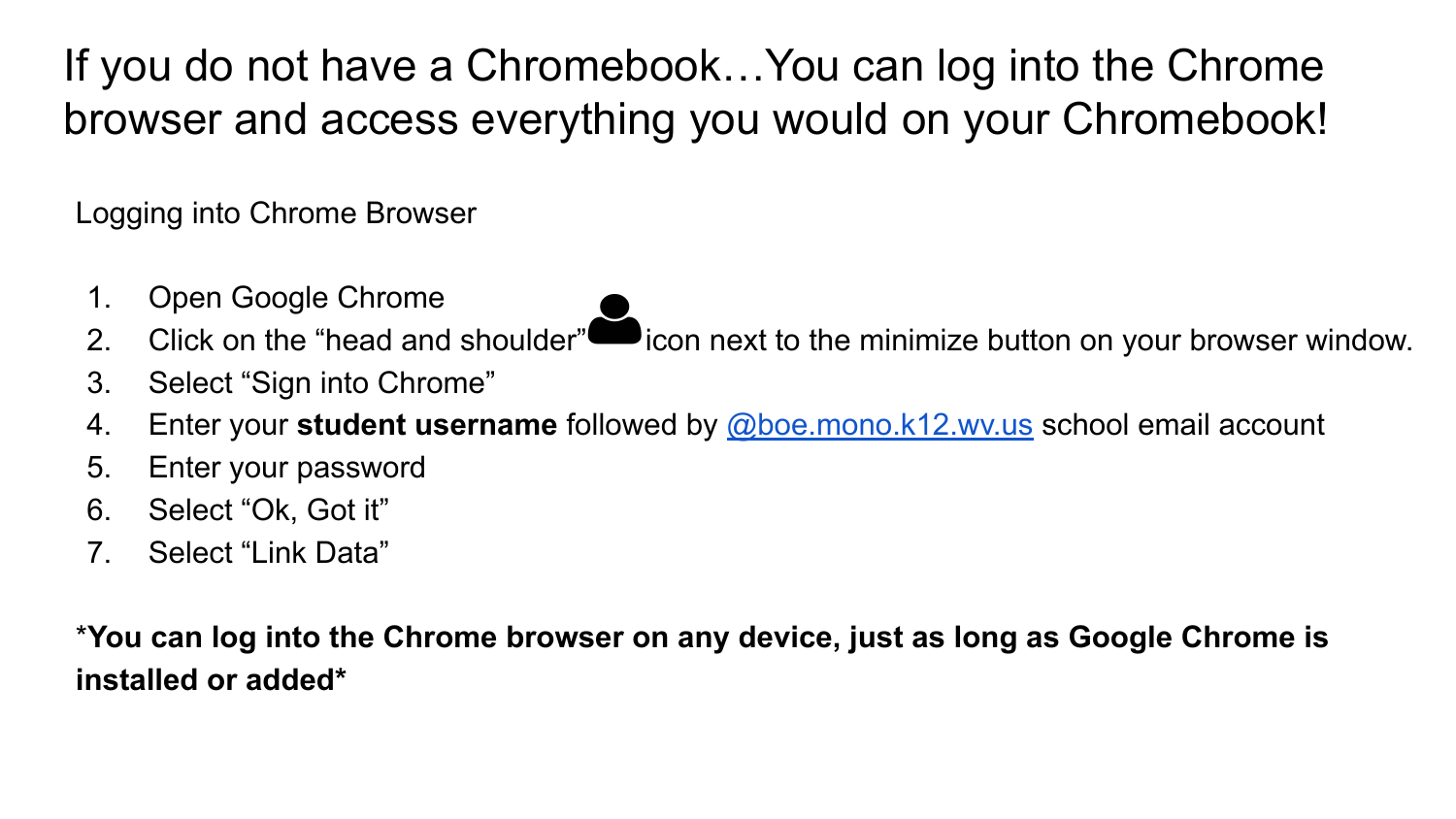## Accessing Schoology

From the our school [WEBSITE,](https://hawks.mono.k12.wv.us) select the link on the Main navigation bar for [SCHOOLOGY](https://monongalia.schoology.com/).

\*You will need to select your [username@boe.mono.k12.wv.us](mailto:username@boe.mono.k12.wv.us) email address before it will log you in.



[Click Here to Watch a quick video on how students can access Schoology](https://www.loom.com/share/333817b490b84af1b1d551de988c11a2)